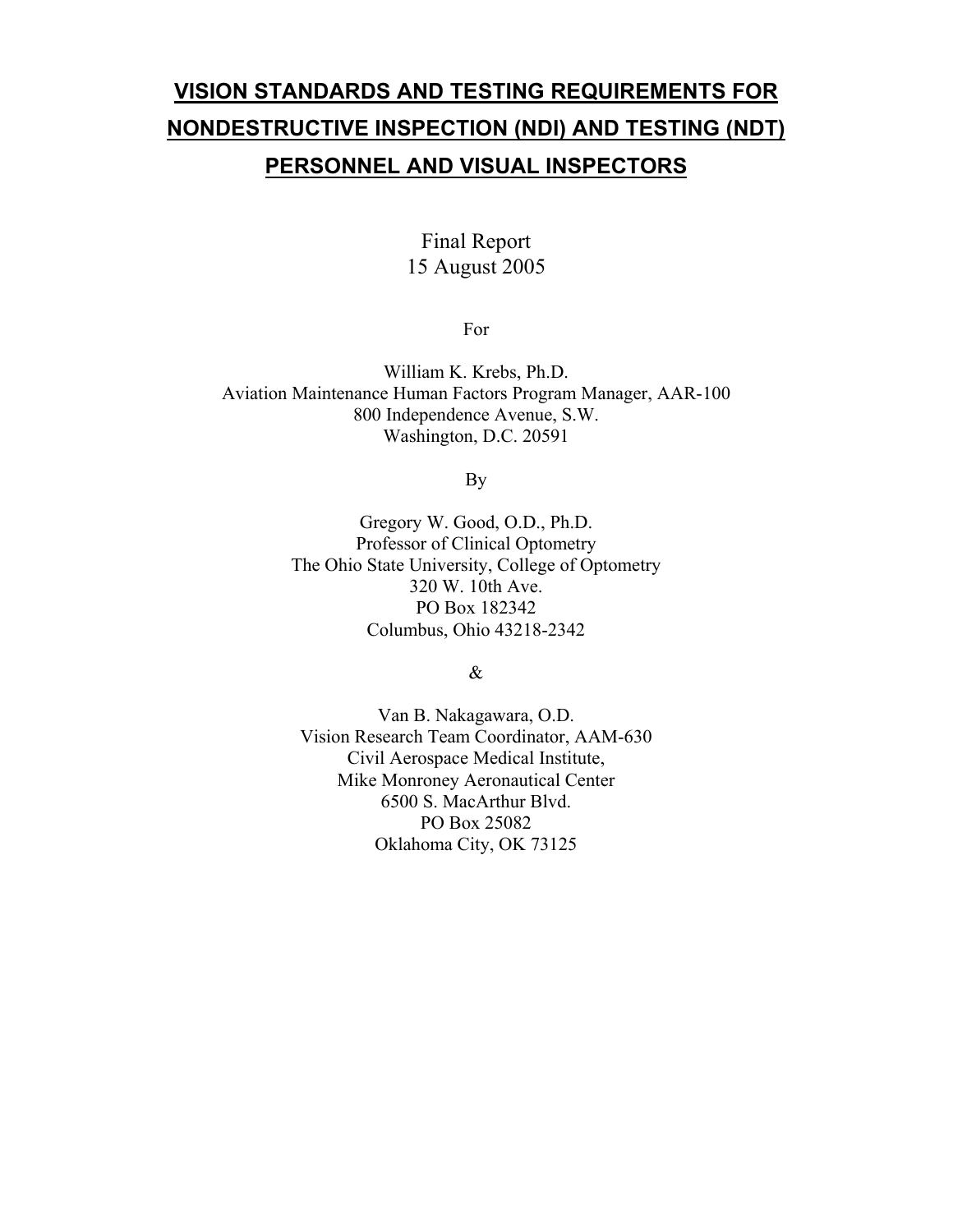# **INTRODUCTION**

Inspection tasks for aircraft maintenance inspectors are visually intense. Whether personnel are inspecting using only a flashlight, a simple magnifier, or sophisticated NDI/NDT equipment, visual identification is the primary method used to find cracks and other defects, which affect structural integrity. The National Transportation Safety Board (NTSB) has identified the failure by inspectors of finding visually detectable corrosion, cracks, or inclusions as a causative factor of several aviation accidents (NTSB 1989, 1990, 1998).

Maintenance personnel working at aircraft maintenance facilities may have primary responsibilities as visual inspectors where they must use only their vision to assess the condition of aircraft and aircraft components; or they can work in areas where Non-Destructive Inspections (NDI) and Non-Destructive Testing (NDT) are performed. In these latter workareas, NDI/NDT inspectors often use highly sophisticated imaging and scanning devices to aid defect detection. However, even for these inspectors, performing a simple visual inspection is a vital component used to ensure that aircraft are safe to fly. In a recent survey of maintenance facilities, 52% of inspectors were classified solely as visual inspectors, 36% were classified as visual and NDI/NDT inspectors, while only 12% were classified solely as NDI/NDT inspectors (Nakagawara et al., 2003).

To the greatest extent possible, vision standards should ensure that workers have the necessary visual skills to perform job-relevant tasks in an efficient and safe manner. For NDI/NDT inspectors, vision skills should be adequate to identify areas of concern (i.e., *detect* potential defects) and to determine if further action is required (i.e., *decide* if a possible defect is within tolerances or if special tests are necessary) (Drury, 2001). Although the NDI/NDT personnel have many tools to aid in the detection of defects (e.g., fluorescent penetrant and magnetic particle inspections, eddy current and ultrasonic devices, borescopes, magnification aids), simple visual inspection may account for up to 80% of all inspections (Goranson and Rogers, 1983).

The FAA's Production and Airworthiness Division (AIR-200) (PAD, 2001) prepared a memorandum, dated September 26, 2001, to address the need for sharp vision for NDI/NDT personnel. This memorandum follows an FAA advisory circular (FAA, 1999) from February 1999 that addresses the same topic. Several national and international organizations have made recommendations for qualifications of NDI/NDT personnel. The September 2001 memorandum identified the standards found to be acceptable to the FAA for assuring that only qualified individuals perform NDI/NDT inspections and procedures. These "standards" provide recommendations for levels of initial and recurrent training, levels of competence, and vision testing. The memorandum further describes the generic elements of the different standards and states minimal requirements organizations developing NDI/NDT qualification procedures should meet. In terms of vision testing, the memorandum is summarized below:

- **1. Vision Examinations**: NDT personnel should receive documented vision and color blindness testing at reasonable intervals (one to two years, shorter preferred). Vision examinations shall be administered by personnel in accordance with the standard to determine qualification.
	- (a) Near Distance Vision Requirements:

 Natural or corrected near distance acuity in at least one eye capable of reading the Jaeger #1 Test Chart or equivalent at a distance of not less than 30 cm.

# (b) Color Vision Requirements:

Ability to differentiate among colors used in NDT method(s).

These vision guidelines are specifically written for NDI/NDT personnel. No such guidelines exist for visual inspectors. Because of the intimacy between the two inspection classifications (i.e., visual inspection vs. NDI/NDT), however, most maintenance facilities use similar testing requirements for the two types of inspectors. Additionally, this "standard" lacks the specificity that FAA vision requirements provide to ensure uniformity of compliance throughout the industry.

In terms of visual acuity, the FAA guidance memorandum specifies a visual acuity requirement at near (no less than 30 cm [12 inches]) but does not address testing at intermediate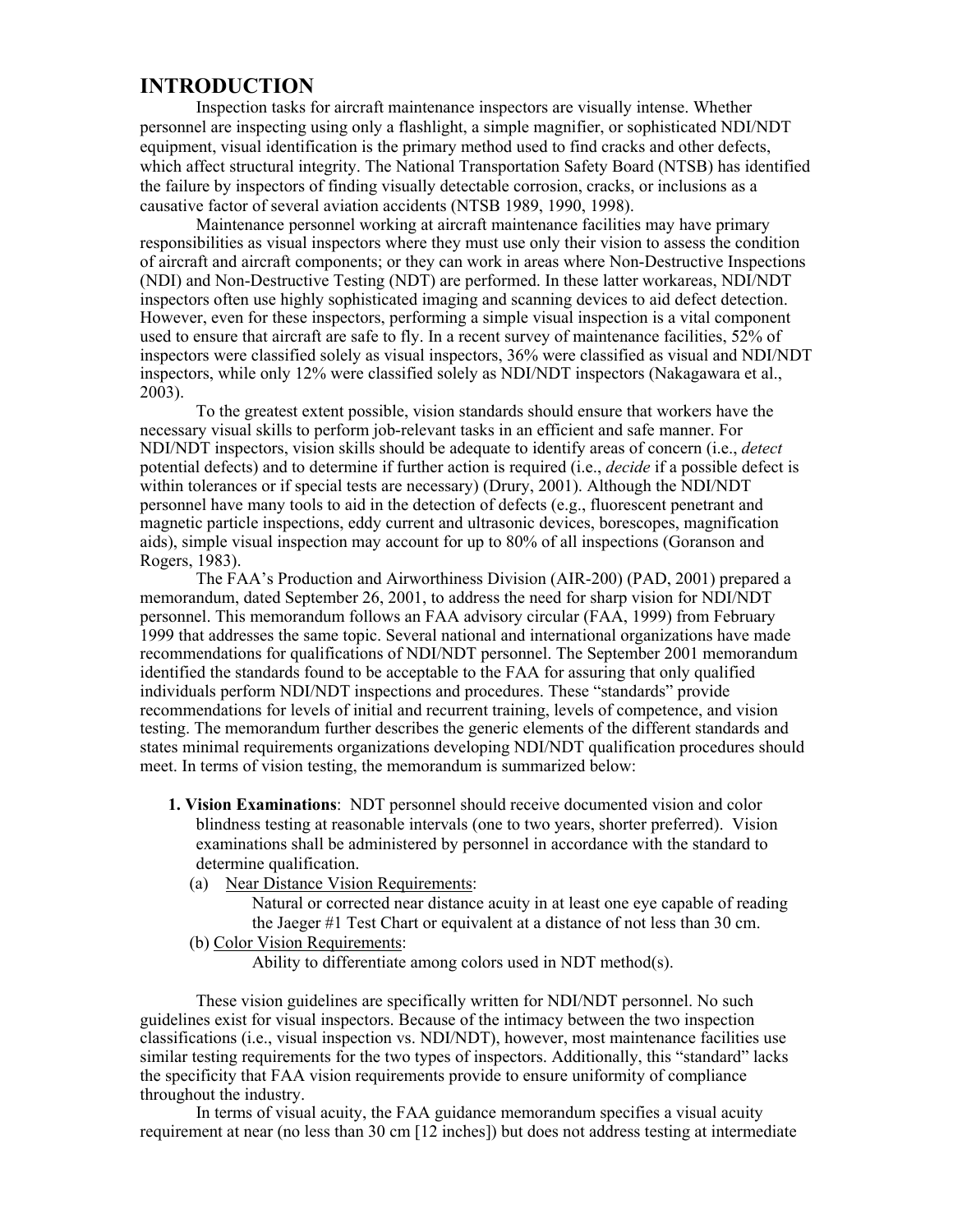or far distances even though casual observation of inspectors show working distances at 16 inches or beyond. The vision guidelines, therefore, do not appear to be based upon a detailed task analysis with documentation of required working distances and visual detail dimensions (Good et al., 2002). This type of vision-related task analysis is required for workers before a job-relevant vision standard can be developed.

In the first portion of this study, data was compiled from observing inspectors (both visual and NDI/NDT) at several maintenance facilities for well over 50 hours of inspecting aircraft. Viewing distances and directions required to conduct fluorescent penetrant, borescope and visual inspections were recorded. This detailed analysis should help determine if the present vision recommendations are appropriate or need modification. Additionally, the information can be used to develop advisory materials to educate inspectors and supervisors on what optical devices and spectacle designs are available to aid in visually detecting aircraft defects.

In the second portion of the study, the intent was to determine the on-the-job visual capabilities of visual and NDI/NDT inspectors. A vision screening was conducted at two representative maintenance facilities on a total of 150 visual and NDI/NDT inspectors. This information can help determine the percentage of inspectors that see clearly at the distances and directions identified in the previous portion of this study. It will show if the present medical surveillance programs at the facilities used in the study are adequately ensuring that inspectors meet the ATA vision recommendations. It is also hoped that visual and medical information obtained can help determine if the present recommendation for the frequency of vision assessment (i.e., not greater than every 2 years) is adequate to ensure a visually competent workforce.

# **METHODS**

The research protocol was approved by the Institutional Review Board of the Ohio State University. The study was divided into two portions: 1) inspector observations to document working distances and viewing directions along with a demographic survey of inspectors, and 2) vision screening of inspector personnel.

#### **Part 1. Observations and Survey**

Visual and NDI/NDT inspectors at five aircraft maintenance facilities were observed as they performed inspection duties on several types of commercial aircraft (e.g., B727, B737, B767, A320, DC8, DC9, MD80). Various measures of the visual tasks were recorded, along with the specific auxiliary aids used (i.e., flashlight, magnifier, measuring ruler), during fluorescent penetrant, borescope, and visual inspection procedures. Additionally, visual inspection tasks were divided into two categories depending upon the major intent of the procedures. These categories were termed "buy-back" and "primary" inspection tasks.

*Fluorescent Penetrant Inspections.* Fluorescent penetrant inspections (FPI) were observed at only one maintenance facility. Inspections were mainly performed on engine parts. These parts were inspected at the "case" shop or the "rotary" shop, depending on whether the part was a rotating or non-rotating engine component. While good practices for FPI lists 7 moderately independent steps (Drury, 1999), only the inspection (visual detection and decision) portion of the procedure was observed and assessed. Within both shops, engine parts would move along while suspended from an overhead conveyor. Workers would divert individual parts from the main conveyor and move it to their workstations in order to complete the fluorescent penetrant inspection procedure.

*Borescope Inspections.* Borescope inspections (BI) were observed at 2 of the maintenance centers. The inspection procedure involved using a video borescope to inspect internal engine parts (Drury and Watson, 2000). Inspectors viewed a video monitor as they searched for internal engine defects. At one facility, the engines were separated from the aircraft, while at the other, the engines were inspected while still mounted under the wing.

*Visual Buy-Back Inspections.* Inspections were termed "buy-back" when inspectors checked jobs completed by aviation maintenance technicians (AMTs, i.e., mechanics). These tasks were very specific and generally involved repair or replacement of individual parts or aircraft assemblies. Many involved the inspectors reviewing the AMT's job card for repair descriptions at an inspection station before traveling to the AMT's work bench or aircraft section. A "buy-back" inspection would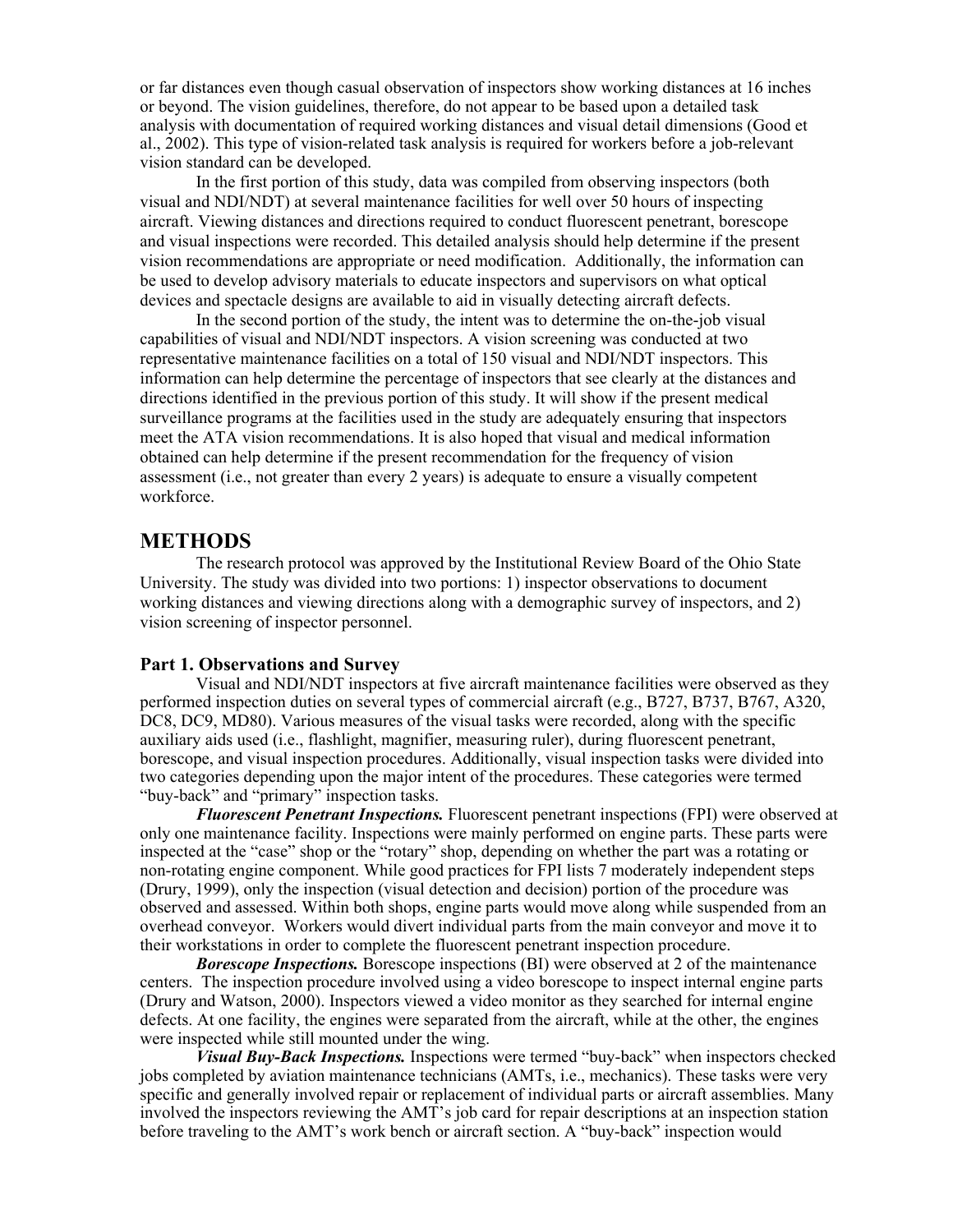typically last only 30 to 60 seconds, but could last several minutes when a complicated visual inspection was necessary.

*Visual Primary Inspections.* Primary inspections were those tasks where workers checked general areas during the initial phases of maintenance to identify specific types of defects identified on work cards. Overall, these inspections could last between several minutes for small jobs to several hours for inspections of large areas.

For FPI, BI, and visual primary inspections, researchers recorded viewing distances and directions at specific points in time while workers performed inspection procedures. Depending upon the type of work and areas under inspection, researchers would record viewing information at 30 second or 1-minute intervals. Therefore, the data represents viewing information similar to that which would be collected if a video recording were sampled at every "n<sup>th</sup>" frame. For visual buy-back inspections, workers would typically view the indicated parts for 30 seconds to several minutes. Because of this, only a single fixation distance was recorded for these inspections.

For viewing distance, researchers indicated the distance from the inspector's eyes to the visual target using  $\overline{7}$  different distance categories ( $\leq$  33, 34 to 40, 41 to 50, 51 to 66, 67 to 100, 101 to 200, and > 200 centimeters). These categories represented equal steps in focusing units (i.e., 0.50 Diopters or inverse meters).

For this report, the 7 fixation distance groups were reduced to 3 by merging data from appropriate groups. The fixation distance data in this report are presented as follows: a) Near  $-50$  cm or less, b) Intermediate – over 50 cm to 1 meter, and c) Far – over 1 meter.

For viewing direction data, "up" was marked when the object of regard (OR) was above the level of the inspector's eyes, "down" was marked when the OR was between eye level and the inspector's waist, and "full-down" was marked when the OR was below the inspector's waist.

A Chi Square analysis of the distributions of fixation distance and fixation direction was performed across the three types of inspections (visual, fluorescent penetrant, and borescope).

Finally, a voluntary survey was distributed to visual and NDI/NDT inspectors at the various maintenance facilities that solicited demographic and refractive error correction information (e.g., glasses, contact lenses, refractive surgery).

#### **Part 2. Vision Screening**

 In the second portion of this study, a vision screening was performed at two aircraft maintenance facilities. Facility #1 was a private maintenance facility, while facility #2 was a national airline. Various vision measures were taken on 150 volunteer, visual and NDI/NDT inspectors (59 at facility #1 and 91 at facility #2). After a short visual and medical history that included documentation of age, experience as an inspector, and whether vision care insurance was present, subjects underwent the following visual tests with their current corrections (if appropriate): a) distance visual acuity in each eye (Bailey-Lovie Chart), b) distance binocular low contrast visual acuity (Bailey-Lovie Chart), c) binocular visual acuity at 32 inches, d) binocular visual acuity at 16 inches, e) global and local nearpoint stereoacuity, f) color vision (Ishihara Pseudoisochromatic Plates (PIP) and Farnsworth D-15 for PIP failures), g) nearpoint contrast sensitivity (Pelli-Robson Chart), and h) intraocular pressure (Tonopen). Additionally, the powers of the current spectacles were measured and lens designs were recorded (i.e., normal bifocal or multifocal, occupational, or single vision). Measures of vision were taken by experienced eyecare personnel from The Ohio State University College of Optometry and the Vision Research Team of CAMI from FAA in Oklahoma City, Oklahoma.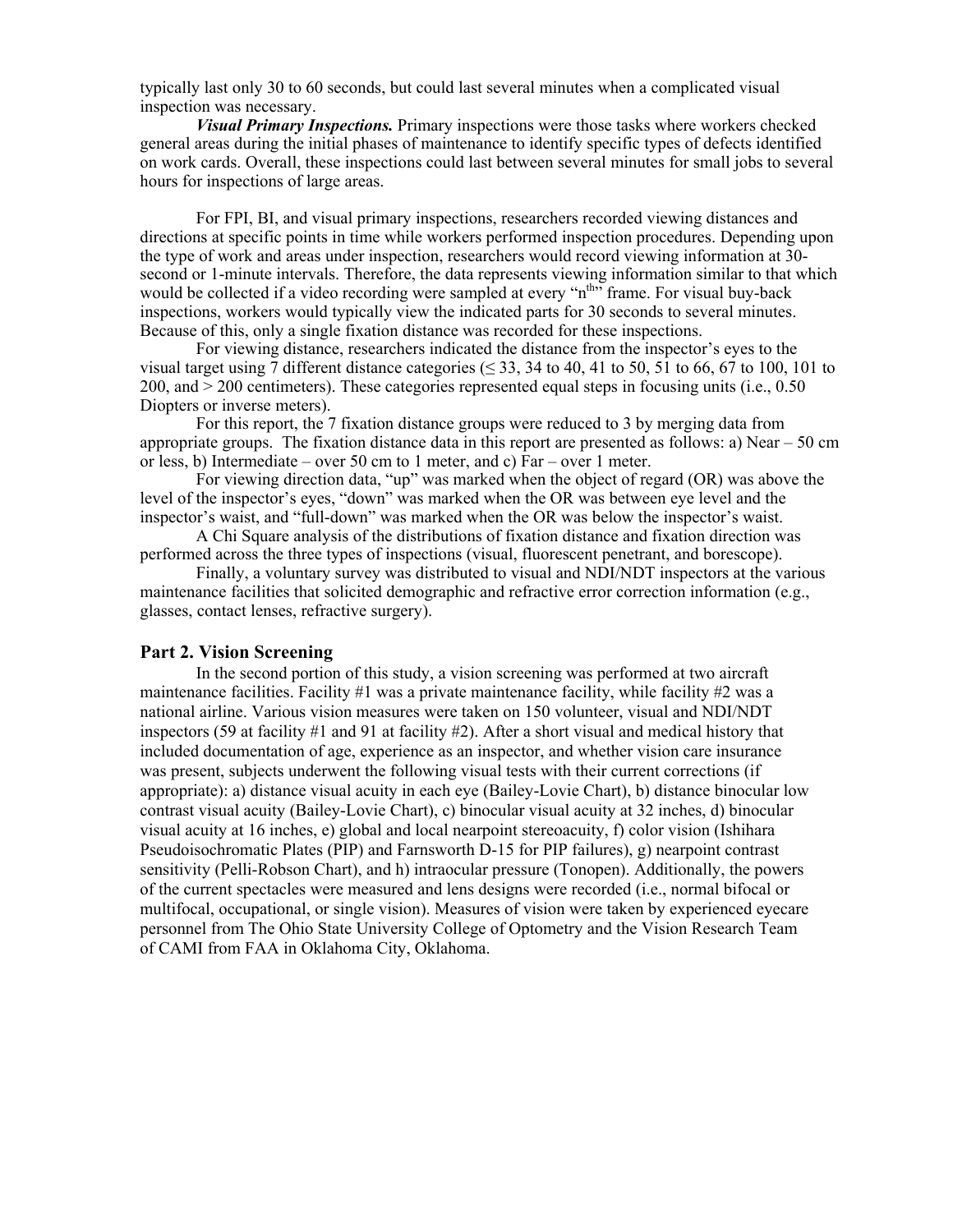# **RESULTS**

### **Part 1. Observations and Survey.**

Data analyzed were from 5 maintenance facilities in the continental United States. Three of these facilities were private, one was a major airline, and one was at a military installation.

*Survey.* The mean age of inspectors responding to the survey administered at these facilities was  $45.1 \pm 8.5$  years (n = 188). Survey responses are summarized in Table 1 and Figure 1. Of those responding to the survey (approximately 30% of the entire inspection workforce for these facilities), 49.5% reported wearing spectacles for near work activities, 8.0% reported wearing contact lenses at some time on the job, and 6.9% reported to have undergone refractive surgery. Approximately 30% of the respondents wore no refractive correction at either distance or near. For inspectors over 40 years of age using nearpoint correction (see Figure 1), 24.3% reported wearing single vision lenses, 29.5% reported wearing traditional bifocals, 39.7% reported wearing progressive bifocals, 3.8% reported wearing trifocals, and 2.6% reported wearing double bifocals. For those wearing contact lenses, 80% reported to wear soft lenses while none of the respondents reported to wear bifocal or monovision contact lenses.

A slight majority of inspectors completing the survey rarely performed any NDI/NDT procedures. Of the respondents, 57.6% reported that less than 10% of their work time is devoted to NDI/NDT procedures. As a group average, however, it was reported that 26.8% of overall inspector time was devoted to NDI/NDT procedures.

| <b>OUTCOME</b>                                                          | All<br>$n = 188$                        | <b>NDI/NDT</b><br>$n = 46$ | VI<br>$n = 103$ |  |
|-------------------------------------------------------------------------|-----------------------------------------|----------------------------|-----------------|--|
| Mean Age                                                                | 45.1                                    | 44.3                       | 45.6            |  |
| (yrs)                                                                   | $^{\circ}$ t = 0.67, p = 0.50           |                            |                 |  |
| Glasses for                                                             | 49.5 $%$                                | 67.4%                      | 42.7%           |  |
| Near Viewing                                                            | <sup>a</sup> Chi-Sq = 7.74, p = $0.005$ |                            |                 |  |
| <b>CL</b> Wearer                                                        | $8.0\%$                                 | $10.9\%$                   | 5.8%            |  |
|                                                                         | Chi-Sq = $1.18$ , p = 0.277             |                            |                 |  |
| Refractive                                                              | $6.9\%$                                 | $4.3\%$                    | 8.7%            |  |
| Surgery                                                                 | <sup>a</sup> Chi-Sq = 0.90, p = 0.344   |                            |                 |  |
| <sup>a</sup> T-test and Chi-square tests for NDI/NDT and VI comparison. |                                         |                            |                 |  |

Inspectors were classified into NDI/NDT or VI only if they reported to perform that

**Table 1. Survey Results on the Wearing of Refractive Correction.** 

procedure for more than 50% of their time at work.

**Figure 1. Percent of different lens types for inspectors reporting to wear spectacles during near viewing activities (n = 99).** 

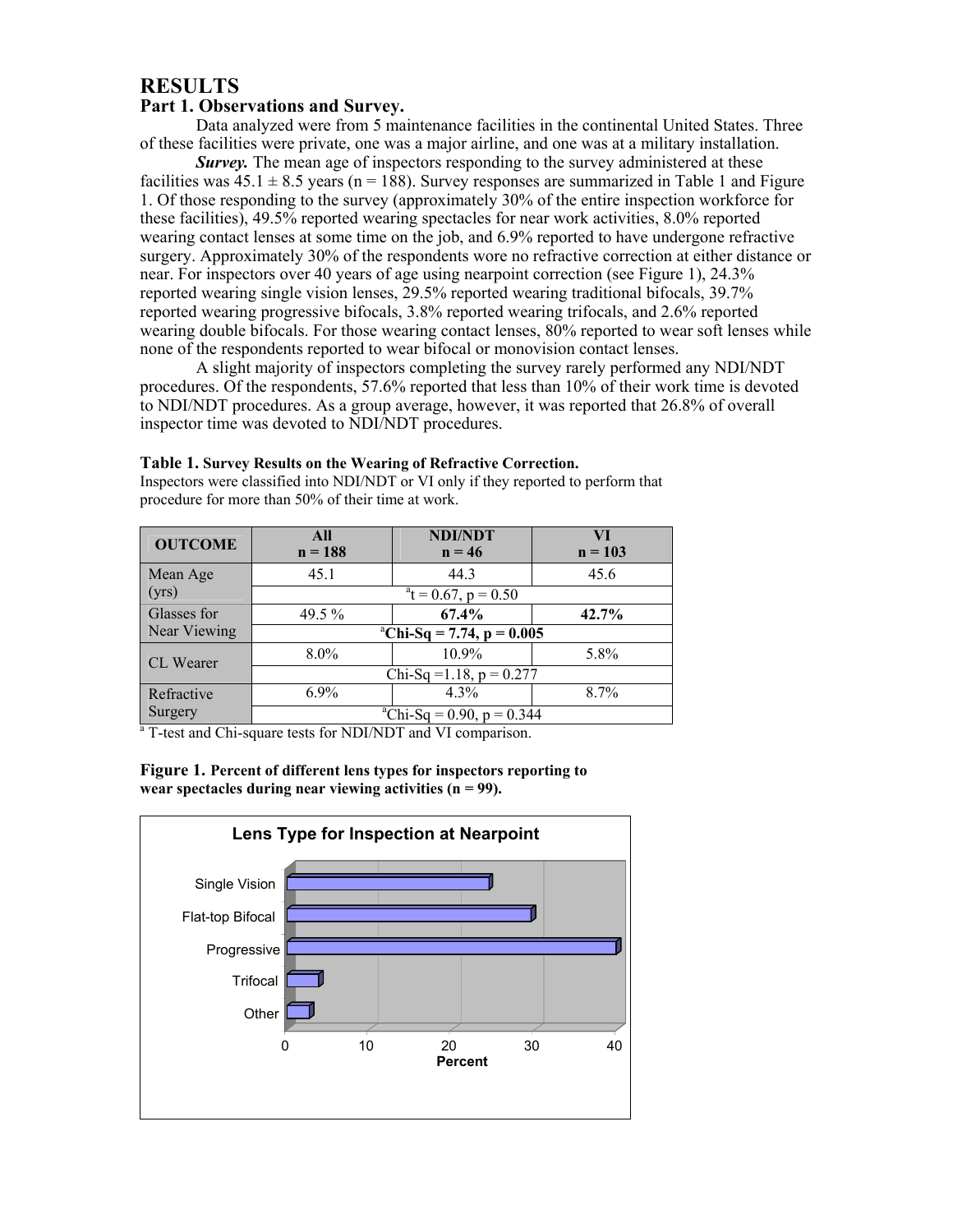*Observations.* The distribution of fixation distances and directions for visual inspections, fluorescent penetrant inspections, and borescope inspections for over 4,000 recorded fixations are summarized in Table 2.

*Fixation Distance*. For all inspections, visual detail was often viewed at "normal" reading distances (less than 50 cm). This was particularly true for fluorescent penetrant inspections where working distances at 50 cm or less were observed over 93% of the time. On the other extreme, however, near fixation distances were observed for borescope inspections 33.4% of the time. For these inspections, borescope inspectors primarily viewed a video monitor positioned at an intermediate distance. Visual inspection tasks were most often performed at near viewing distances (72.2%).

*Fixation Direction.* With borescope and fluorescent penetrant inspections, fixation direction was mainly confined to normal reading locations (down position). For both inspection types, workers had control of the work environment and could move the visual target to a comfortable position. For visual inspections, workers often had to position their bodies relative to a fixed visual target and, therefore, more variable fixation directions were required. This resulted in viewing up nearly 30% of the time with visual inspections and viewing below the waist nearly 16% of the time. When assessing the working distances with upward fixations, the vast majority (75%) were found to involve working distances inside 50 cm.

Chi-square analysis results across inspection types are included in Table 2. The distributions for both fixation distance and fixation direction are shown to be different across the 3 inspection methods. Fluorescent penetrant inspection is heavily weighted at the near fixation distance in the normal down position. Borescope inspections are more evenly distributed across all viewing distances but are heavily weighted in the down viewing position. For visual inspections, a wide distribution is found across both fixation distance and direction.

| <b>DISTANCE</b>  | VI                                       | <b>FPI</b> | <b>BI</b> | All  |  |
|------------------|------------------------------------------|------------|-----------|------|--|
| Near             | 72.2                                     | 93.3       | 33.4      | 66.3 |  |
| Intermediate     | 18.7                                     | 6.5        | 44.7      | 23.3 |  |
| Far              | 9.2                                      | 0.2        | 21.9      | 10.4 |  |
|                  | <sup>a</sup> Chi-Sq = 620.6, p < 0.001   |            |           |      |  |
| <b>POSITION</b>  |                                          |            |           |      |  |
| Up               | 29.0                                     | 14.2       | 8.1       | 17.1 |  |
| Down             | 55.4                                     | 85.8       | 88.9      | 76.7 |  |
| <b>Full Down</b> | 15.7                                     | 0.0        | 2.9       | 6.2  |  |
|                  | <sup>a</sup> Chi-Sq = 494.2, p < $0.001$ |            |           |      |  |

**Table 2. Fixation Distances and Directions (percentages).** 

<sup>a</sup>Chi-square tests for comparison of 3 type inspections.

#### **Part 2. Vision Screening**

The overall results of the vision screening are illustrated in Table 3. Additionally, these results are presented and discussed in the appropriate sections below. **Inspector Demographics.** 

*Inspector Age*. The mean age of these 150 inspectors is  $44.6$  years  $\pm$  7.9 years. The ages did not differ between examination sites (Two Sample T, t-value =  $-0.93$ , p = 0.357). Age of visual and NDI/NDT inspectors were documented in part 1 for the 188 inspectors from the 5 facilities that participated in the observation portion of this study. One of those 5 facilities was Facility #1 for this portion of the study. Therefore, only the ages of inspectors from facility #2 were compared to the previously surveyed population. The ages of these populations also did not differ (Two Sample T, t-value =  $-0.89$ ,  $p = 0.375$ ). Therefore, the two populations were combined to give an age value representative of the overall inspector population. The figures for the combined population  $(n = 274)$  are:

**Mean Age = 44.8 ± 8.4 years, Range 25 to 68 years.**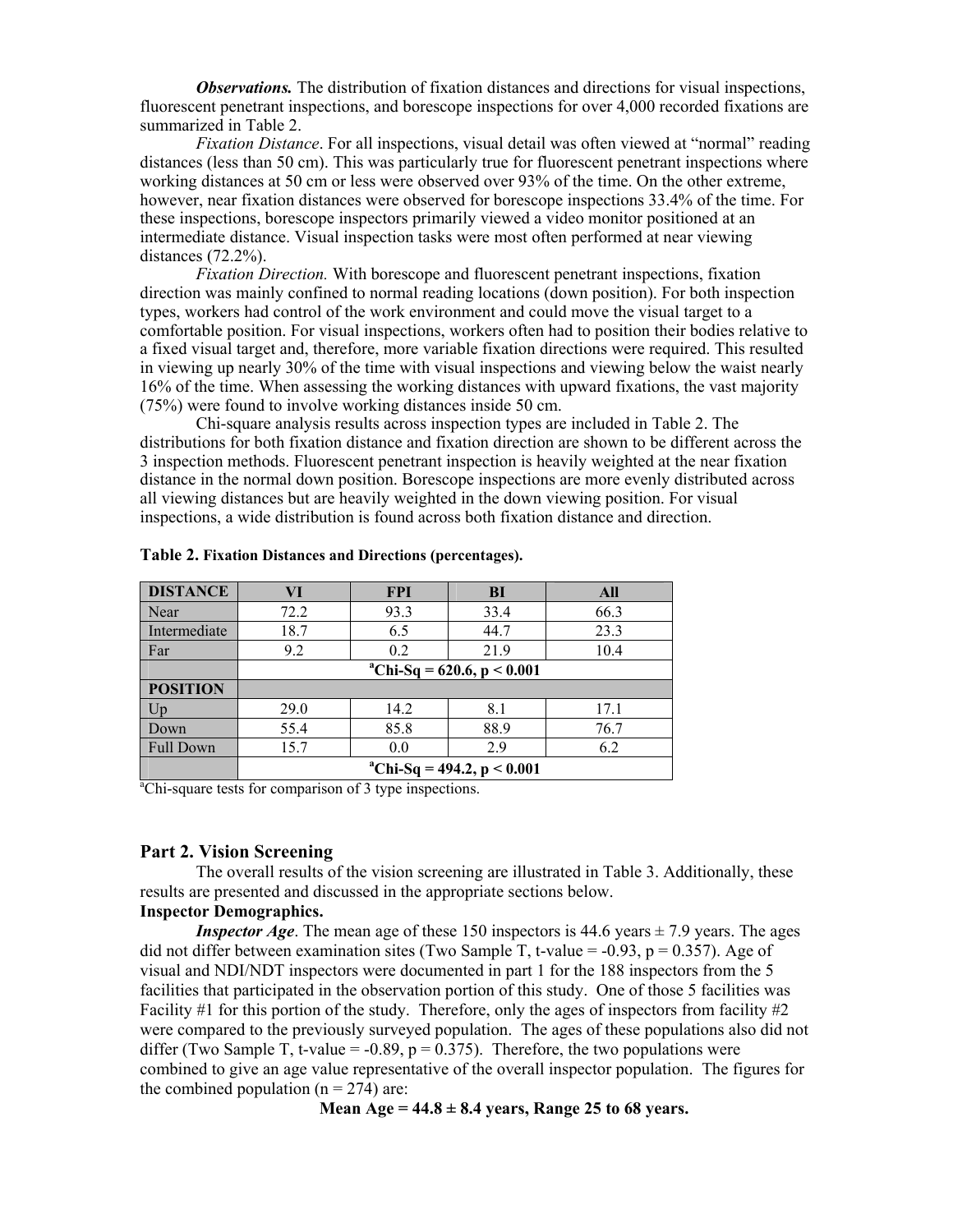*Experience and Classification of Inspection.* Study participants were classified as either NDI/NDT Inspectors or Visual Inspectors based upon which activity participants reported spending the majority of their work time. Fifty of the participants reported that NDI/NDT inspections accounted for more than 50% of their workdays (33.8% classified as NDI/NDT inspectors), while 98 reported less than 50% (66.2% classified as visual inspectors). Two participants reported an equal, 50/50 split of work activities. Data from facility #2 was next combined with the previously reported survey data. The number of years of aviation inspection experience for surveyed inspectors did not differ between inspector classification (NDI/NDT versus Visual, t-value =  $0.21$ ,  $p = 0.836$ ) in spite of visual inspectors being slightly older (mean age 45.7 years (visual) to 43.3 years (NDI/NDT), t-value = 2.02,  $p = 0.045$ ). The inspector experience for the combined populations is:

#### **Mean Years as Inspector =**  $10.3 \pm 7.7$  **years, Range: < 1 year to 42 years.**

#### **Vision Measures.**

*Visual Acuity*. Visual acuity measures were taken with correction (if normally worn by the inspector) in each eye at 16 feet (distance), but only binocularly at the near (16 inches) and intermediate (32 inches) distances. At distance, the mean visual acuity of the better eye was better than 20/16.6; and, only 9 of the 150 inspectors had less than 20/20 with none measuring worse than the 20/50 specified by the ATA specification 105 recommendation. At nearpoint the mean visual acuity was 20/16.8. Eleven individuals scored worse than 20/20, but only 1 failed to meet the 20/25 ATA recommendation (and this was by just a single letter). Although ATA specification 105 does not specify an intermediate visual acuity requirement, visual acuity at 32 inches was also found to be outstanding (mean acuity  $= 20/13.4$ ). Only 5 individuals failed to demonstrate 20/20 or better at the intermediate distance.

*Contrast Sensitivity.* Pelli-Robson contrast sensitivity measures were excellent for these inspectors. Only a single inspector had contrast sensitivity below 1.80. The mean contrast sensitivity was 1.93 (contrast threshold  $= 1.17\%$ ). Low contrast visual acuity (LCVA) is a test which incorporates elements of both contrast sensitivity and visual acuity. It is often claimed to be a better indicator than high contrast visual acuity of "real-world" performance. Of the 150 inspectors, 145 had LCVA measured at distance of 20/32 or better. Median LCVA was near 20/20.

*Stereoacuity.* Nearpoint stereoacuity was measured using the Randot Stereo Test. Measures of both local and global stereopsis were made. For local stereopsis a median value of 20" of arc was found. This is the limiting value for the test. Only 2 of the 150 inspectors had less than 70" of arc on this test. For global stereopsis only 1 inspector was unable to identify any target and only 4 additional inspectors measured less than the best possible.

*Color Vision.* Five of the 150 inspectors (3.3%) were found to have abnormal color vision by failing the Ishihara PIP test. Of these five, three showed a moderate to severe color vision defect by failing the Farnsworth D-15 test.

*Intraocular Pressure.* Intraocular pressure (IOP) was measured using the Tonopen tonometer. Mean intraocular pressure as 13.7 mm Hg. Only one inspector was found with IOP measures above 21 mm Hg.

*Refractive Correction.* For the 150 inspectors, eighty-nine wore some type of spectacles. Sixty-six required a special correction for near activities. Of these, 25 were single-vision near glasses, 32 were no-line, progressive bifocals, and only 9 were traditional straight-top, line bifocals. None of these workers wore special design, occupational multifocals with a near focusing segment across the top of the lenses.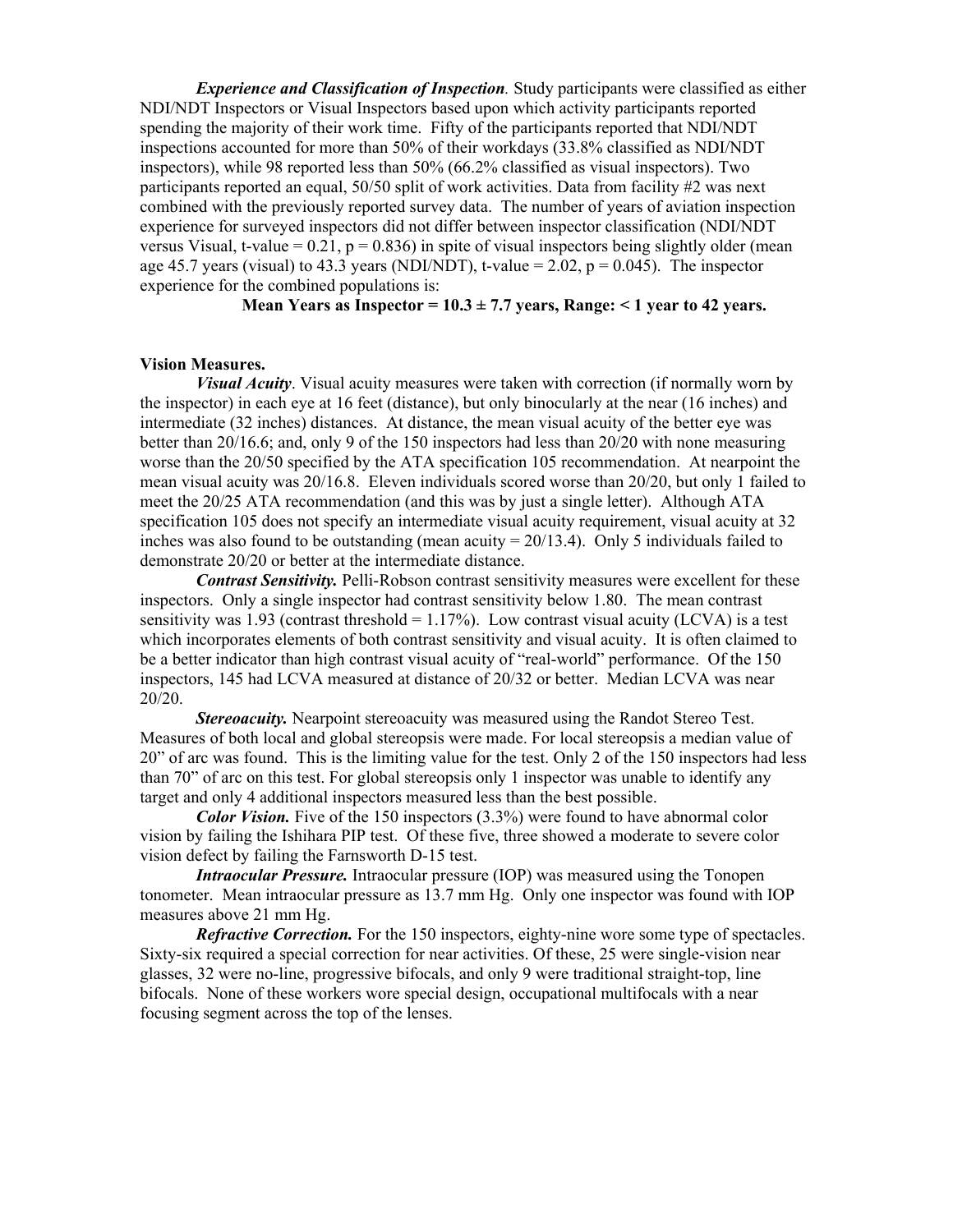**Table 3. Vision Screening Results (n = 150).**

|                                        | Mean $\pm$ SD              |  |  |  |
|----------------------------------------|----------------------------|--|--|--|
| <b>Inspector Age</b>                   |                            |  |  |  |
| Facility #1                            | $45.3 \pm 7.2$ years       |  |  |  |
| Facility #2                            | $44.1 \pm 8.3$ years       |  |  |  |
| Overall                                | $44.6 \pm 7.9$ years       |  |  |  |
| <b>Visual Acuity (with correction)</b> |                            |  |  |  |
| $(Log MAR, 20/20 = 0.0)$               |                            |  |  |  |
| 16 ft. (better eye)                    | $-0.08 \pm 0.08$ (20/16.6) |  |  |  |
| 32 in (binocular)                      | $-0.17 \pm 0.09$ (20/13.4) |  |  |  |
| 16 in (binocular)                      | $-0.08 \pm 0.05$ (20/16.8) |  |  |  |
| <b>Contrast Sensitivity</b>            |                            |  |  |  |
| Low Contrast VA (16 ft)                |                            |  |  |  |
| LogMAR                                 | $0.03 \pm 0.09$ (20/23.2)  |  |  |  |
| Pelli-Robson (1 m)                     | $1.93 \pm 0.05$            |  |  |  |
| <b>Stereopsis</b> (seconds of arc)     |                            |  |  |  |
| Global                                 | $255.0 \pm 45.5$           |  |  |  |
| Local                                  | $33.2 \pm 35.1$            |  |  |  |
| <b>Intraocular Pressure</b>            |                            |  |  |  |
| Tonopen                                | $13.7 \pm 3.3$ mm Hg       |  |  |  |
| <b>Color Vision</b>                    | (% Failed)                 |  |  |  |
| Ishihara PIP                           | 3.3%                       |  |  |  |
| Farnsworth D-15                        | 2.0%                       |  |  |  |
|                                        |                            |  |  |  |
|                                        |                            |  |  |  |

## **DISCUSSION**

The establishment of a vision standard shares many similarities with the determination of a cut-off score for any ability test. The essential job functions must be identified as well as the consequences of non-performance. While the frequency of task performance is an important element in setting a standard, task frequency cannot always be equated with task importance. When the consequences of an error are dire (missed crack in a critical component, for example), even a rarely performed task can drive a vision standard. The majority of inspection work performed by all inspectors in this study was performed at viewing distances of less than 50 cm (i.e., 66.3%). Thus, the essence of this work is the identification of defects at near working distances. Coupled with the extreme potential consequences of missing a defect, the frequency data greatly supports the need for a nearpoint visual acuity standard for visual inspectors who are currently not required to meet acuity requirements at any distance.

The data supporting the need for an intermediate visual acuity standard is also strong, especially for visual and borescope inspections. Visual inspectors must observe aircraft components that are difficult to reach and to visualize. These inspectors often cannot physically position themselves to obtain "normal" viewing distances and directions. Intermediate distance viewing is often required. For borescope inspections, workers do have greater control for the inspection. Inspectors can position television monitors for viewing at convenient locations, even though the parts inspected can be relatively inaccessible to the inspector. Borescope inspectors, however, often chose intermediate viewing distances for viewing the monitor to allow for full body movements to more easily hold and position the borescope probe.

The differences in the distributions of working distances and directions across the different types of inspections are due both to the nature of the inspection task and to the control (or lack of control) the inspector has on the part being inspected. With FPI, the majority of the work is done at near working distances in a normal reading position (down). This was the case for fluorescent penetrant because most inspections are done on individual parts taken off aircraft, allowing greater control of part positioning.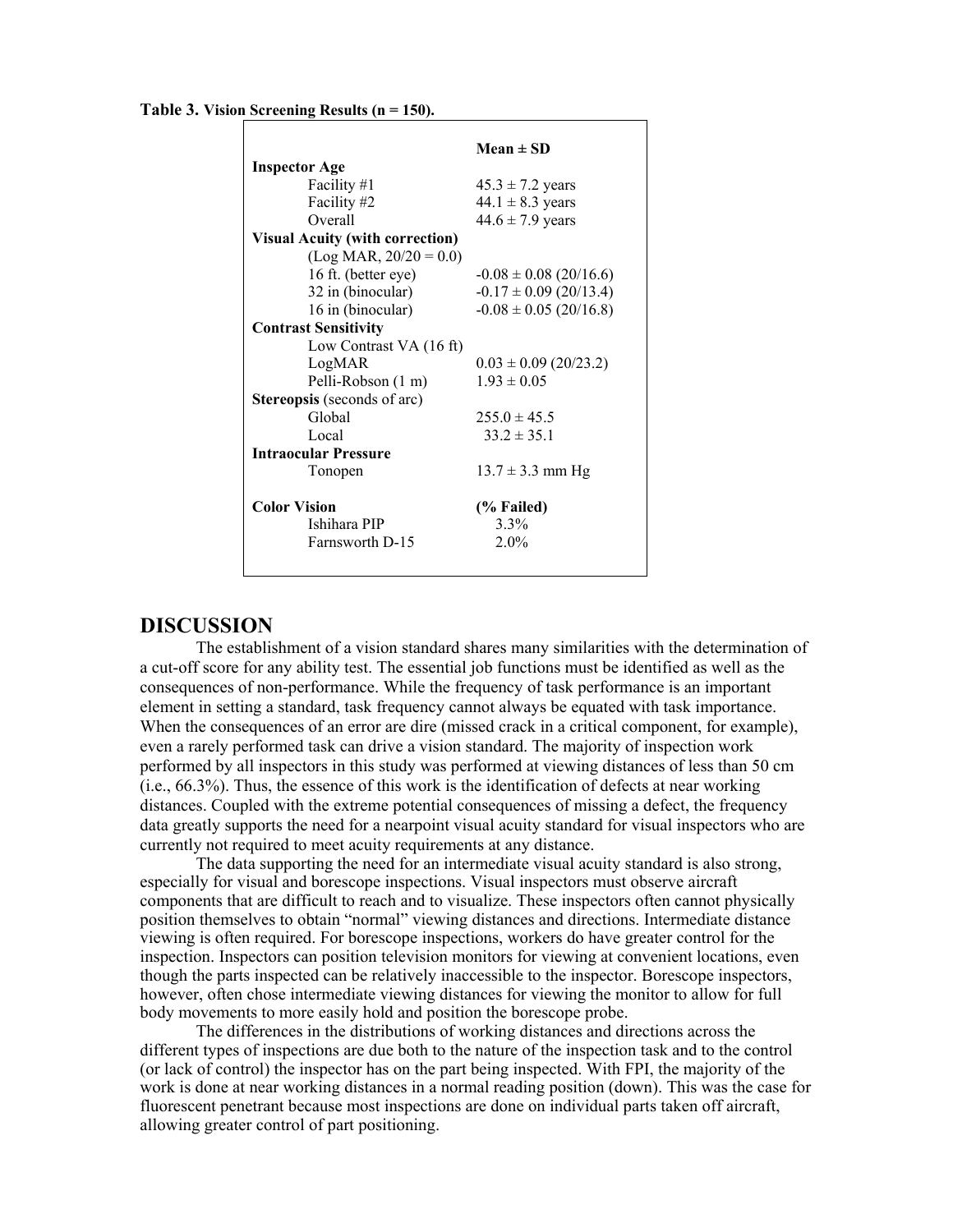Visual inspectors have the least viewing flexibility as the object of regard is often firmly fixed to the aircraft and inspectors must change body and head position, often in cramped quarters, to gain an acceptable viewing posture. Nearly 20% of visual inspections are done at an intermediate viewing distance (between 50 cm and 1 meter). Visual inspectors often inspect large areas of an aircraft for cracks and other defects from intermediate distances. Because a longer working distance translates into smaller visual angles for visual detail subtended to the eye, it could be argued that it is more important for inspectors to be capable of clear focusing at intermediate distances than it is for near working distances. For borescope inspections, nearly one-half (44.7%) of the viewing distances were observed to be between 50 cm and 1 meter. It is clear that a large portion of aircraft inspection must be done with a fixation distance of greater than 50 cm.

Because of our normal physiologic accommodative ability, if a worker under 40 years of age can pass a vision standard at a given distance using normal, single vision glasses, he/she should be able to pass the same standard at all working distances. For workers older than 50 years, however, specially designed lenses may be required to allow sharp vision at the nearer working distances.

Bifocal lenses can provide appropriate focus for a given working distance, for example, at 16 inches with a  $+2.5$  Diopters (D) reading addition. For a normally-sighted presbyope, with vision correctable to 20/20, these bifocal spectacles would allow for passage of the present Air Transport Association Specification 105 standard. Should the inspector be required to view at a distance of 32 inches, however, the search area would be 1.25 D out of focus in both the distance and near portions of bifocal spectacles. The inspector would now be inspecting the aircraft with reduced visual acuity, estimated to be 20/50 to 20/60. The FAA manages this situation for pilots 50 years of age and over by requiring that pilots demonstrate required visual acuity at both 16 and 32 inches (Nakagawara and Wood, 1998). This age-related requirement is based upon the need for pilots to see cockpit instruments at intermediate distances and the normal physiological changes that limit a person's ability to focus at near and intermediate distances after 50 years of age.

The visual functioning of the 150 inspectors examined in this study was excellent. Only 9 inspectors had less than 20/20 visual acuity at distance with the better eye, and none failed to meet the ATA specification 105 visual acuity recommendation for distance vision of 20/50. At nearpoint, only 11 inspectors had less than 20/20 visual acuity and only 1 did not meet the 20/25 requirement (and this was by just a single letter). Additionally, although ATA Specification 105 has no intermediate distance visual acuity recommendation, inspectors performed excellently at this distance. An intermediate distance mean visual acuity of better than 20/15 was demonstrated. This was at least partially due to the finding that a high percentage of inspectors requiring bifocals use progressive additions which provide for clear focus at far, intermediate, and near viewing distances. Also, it should be noted that at both of these facilities, yearly vision screening were required at Facility 1 (59 inspectors) while biennial vision screening were required at Facility 2 (91 inspectors). The FAA (PAD 2001) requires that the inter-test interval for vision be no greater than 2 years. As the mean age of surveyed inspectors is 44.8 years, it is apparent that vision is changing quickly for a large percentage of the inspection workforce. As sharp vision is indicated for inspectors both by the importance and the nature of aviation inspection tasks, it is recommended that yearly vision screenings become the industry standard.

With a mean age of 44.8 years, a large proportion of inspectors have certainly lost significant natural accommodative power. Eyewear must be designed with viewing distances and directions in mind. Although the majority of fixation directions for aircraft inspection correspond to the normal bifocal position (slightly down), there is considerable inspection activity with upward fixation (29%) and at intermediate to long viewing distances ( $27.9%$ ). Inspectors should thoroughly discuss the variations in object distance and direction required of their jobs with their eye care practitioners. In order to ensure clear and comfortable vision at all working distances, special eyewear designs may be required. Inspectors older than 50 years may require trifocals or progressive addition bifocals (i.e., no-line) to allow clear vision at all required viewing distances. As viewing directions vary for near and intermediate viewing, it may be beneficial to use clip-on near lenses to accommodate some working distances and/or awkward directions. A set of clip-on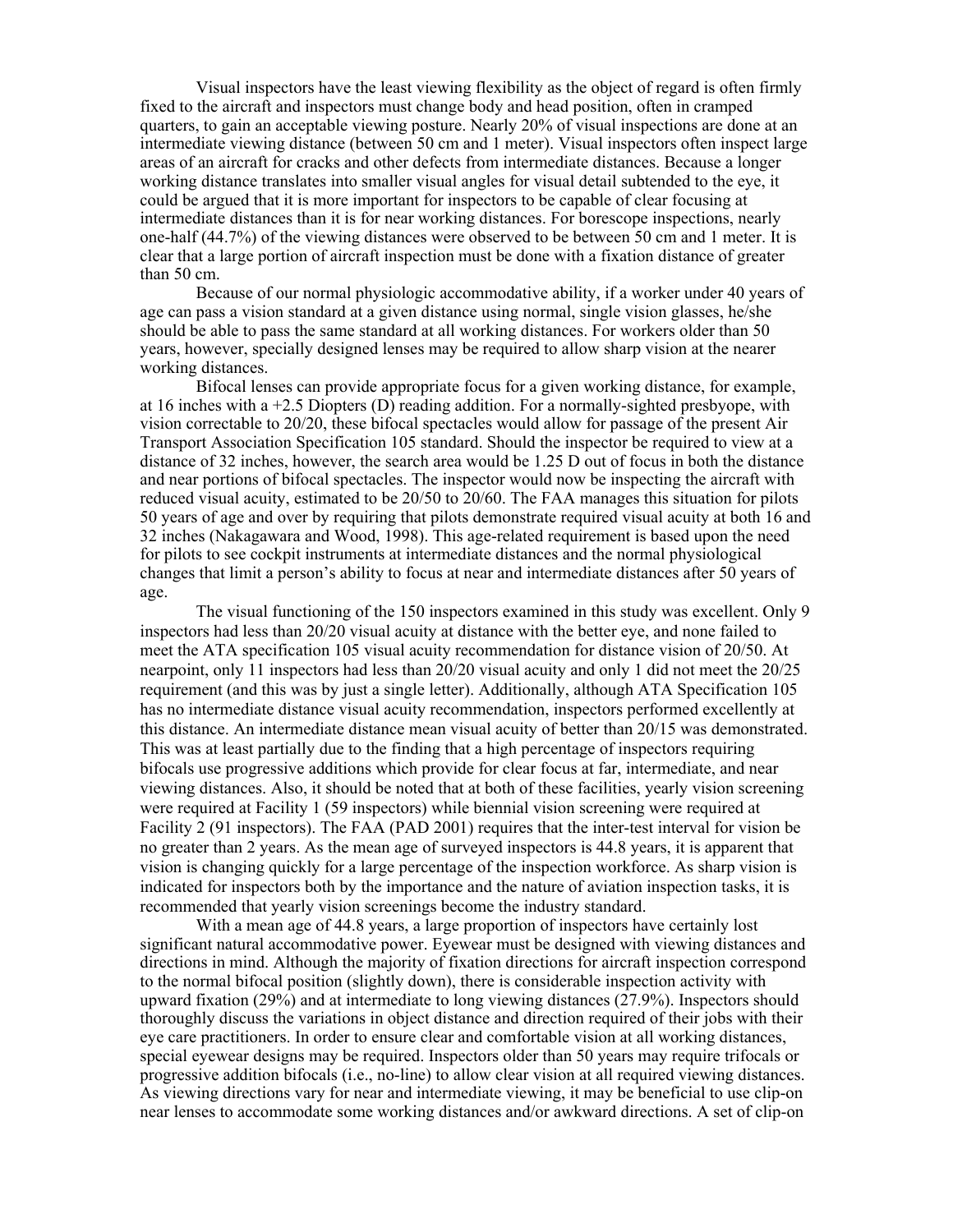lenses of different powers can be obtained to ensure that clear focusing is obtainable at all fixation distances and directions.

The data presented supports vision requirements for visual inspectors as well as the addition of an intermediate visual acuity requirement to the present distance and near vision standard for all inspectors over 50 years of age. As inspectors age, more frequent vision screenings would help ensure that refractive correction is adequate to accommodate the three working distances. While it is impossible to design eyewear that will accommodate all fixation directions and viewing directions, occupational lenses can be special ordered that may benefit workers who must frequently perform specific visual tasks. Therefore, a worker education program should be included within the overall vision program. Such a program will help inspectors understand the limitations of multifocal lenses for aviation inspection tasks and learn what lens devices are available to better accomplish their visual tasks in a safe and efficient manner.

#### **ACKNOWLEDGMENTS**

Supported by FAA Grant 02-G-031 to G.W. Good.

This project would not have been completed without the support of personnel within the aviation maintenance facilities which we visited. We wish to thank the inspectors and supervisory personnel that volunteered their time and efforts.

## **REFERENCES**

- Drury CG. (1999). Human Factors Good Practices in Fluorescent Penetrant Inspection. Human Factors in Aviation Maintenance - Phase Nine, Progress Report, FAA/Human Factors in Aviation Maintenance, via http://hfskyway.faa.gov.
- Drury CG. (2001). Good Practices in Visual Inspection. Human Factors in Aviation Maintenance - Phase Nine, Progress Report, FAA/Human Factors in Aviation Maintenance, via http://hfskyway.faa.gov.

Drury CG, Watson J. (2000). Human Factors Good Practices in Borescope Inspection. FAA/Office of Aviation Medicine, Washington, D.C., via http://hfskyway.faa.gov.

Federal Aviation Administration (1999). *Training Qualification Certification of Nondestructive Inspection (NDI)*. Advisory Circular ACNO. 65-XX via http://hfskyway.faa.gov.

Good G, Nakagawara V. (2002). Vision Standards and Testing Requirements for Nondestructive Inspection (NDI) AND Testing (NDT) Personnel and Visual Inspectors: Interim Report. Report for FAA AAR-100.

Goranson UF, Rogers JT. (1983). Elements of damage tolerance verification, *12th Symposium of International Commercial Aeronautical Fatigue*, Toulouse, France.

- Nakagawara VB, Montgomery RW, Good GW, Nichols JJ (2003). A demographic profile of nondestructive inspection and testing (NDI/NDT) personnel: A preliminary report. Federal Aviation Administration, Office of the Chief Scientist for Human Factors (AAR-100), FY03 Aviation Maintenance, General Aviation, and Vertical Flight. University of Nevada Reno, 10- 12 September 2003.
- Nakagawara VB, Wood KJ. (1998). Clinical application of new civil airman vision standards and certification procedures. *Journal of the American Optometric Association*; 69:144-50.